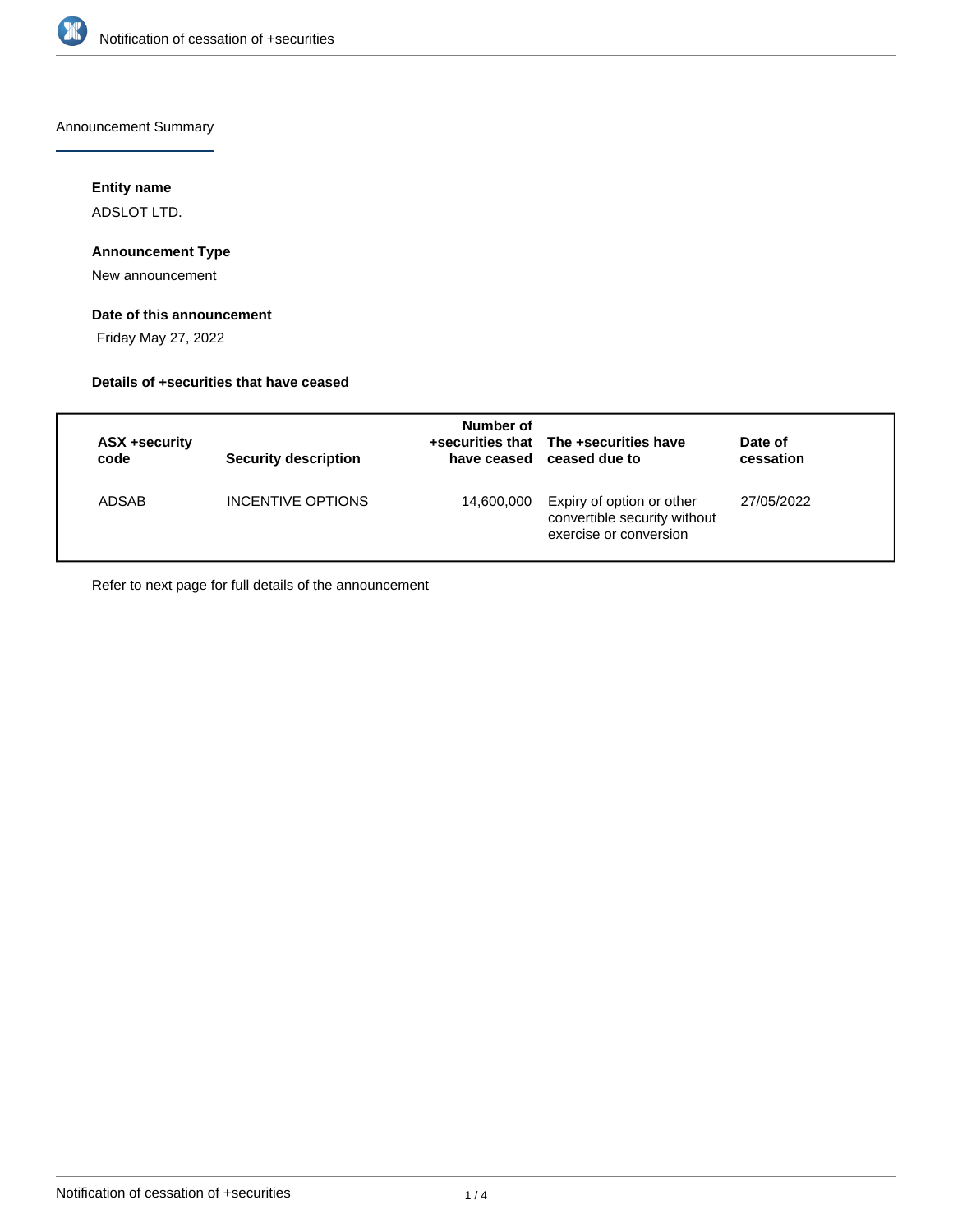

Part 1 - Announcement Details

## **1.1 Name of +Entity**

ADSLOT LTD.

We (the entity named above) provide the following information about our issued capital.

**1.2 Registered Number Type** ABN

**Registration Number** 70001287510

**1.3 ASX issuer code** ADS

**1.4 The announcement is** New announcement

# **1.5 Date of this announcement**

27/5/2022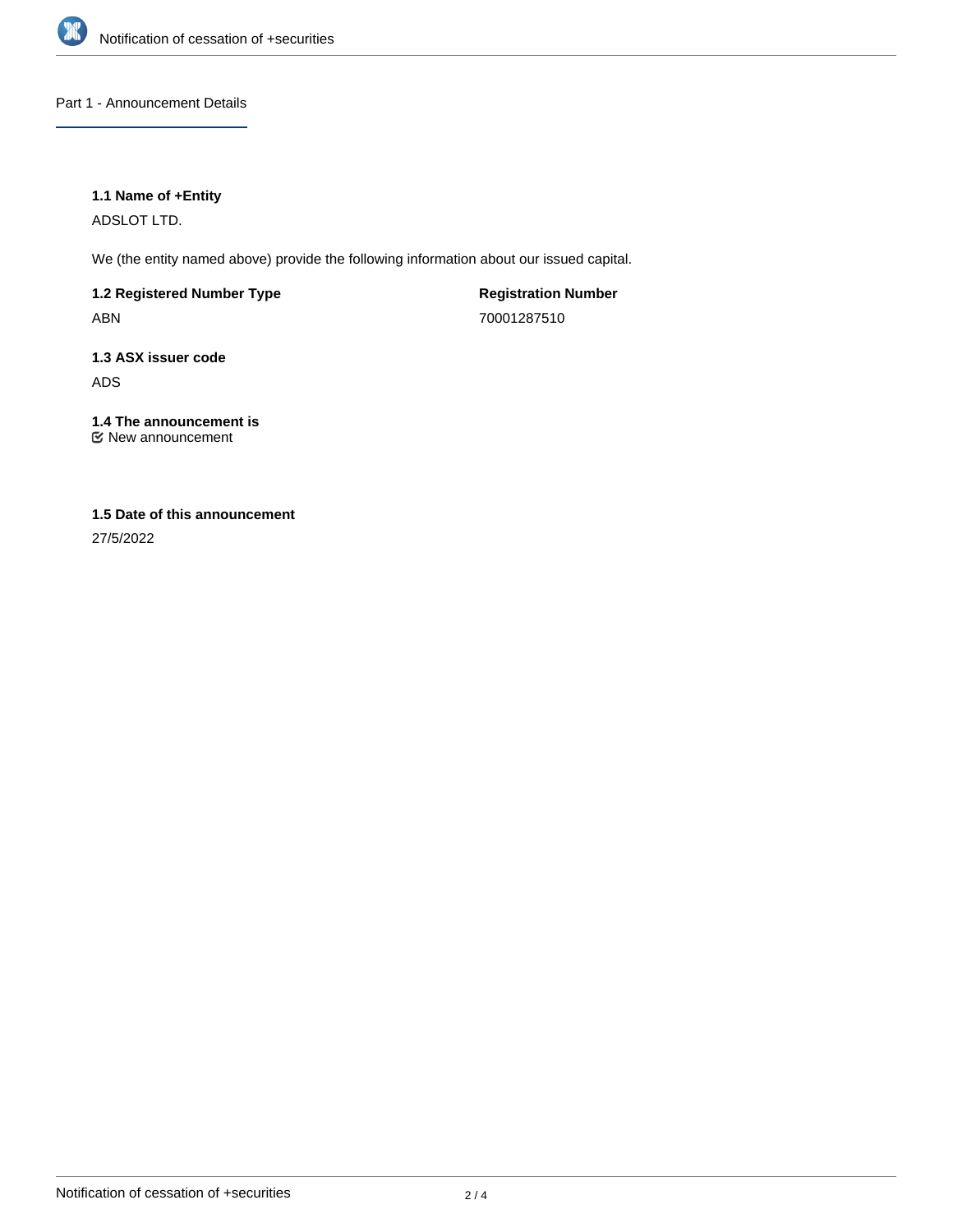

### Part 2 - Details of +equity securities or +debt securities that have ceased

# **ASX +Security Code and Description**

ADSAB : INCENTIVE OPTIONS

### **Unquoted +equity securities that have ceased**

**Number of securities that have ceased**

14,600,000

# **Reason for cessation** Expiry of option or other convertible security without exercise or conversion

**Date of cessation**

27/5/2022

**Is the entity paying any consideration for the cessation?** No

### **Any other information the entity wishes to notify to ASX about the cessation?**

Expiry of Options (unquoted) for KMP and non-KMP lapsing under the Adslot Ltd Incentive Option Plan.